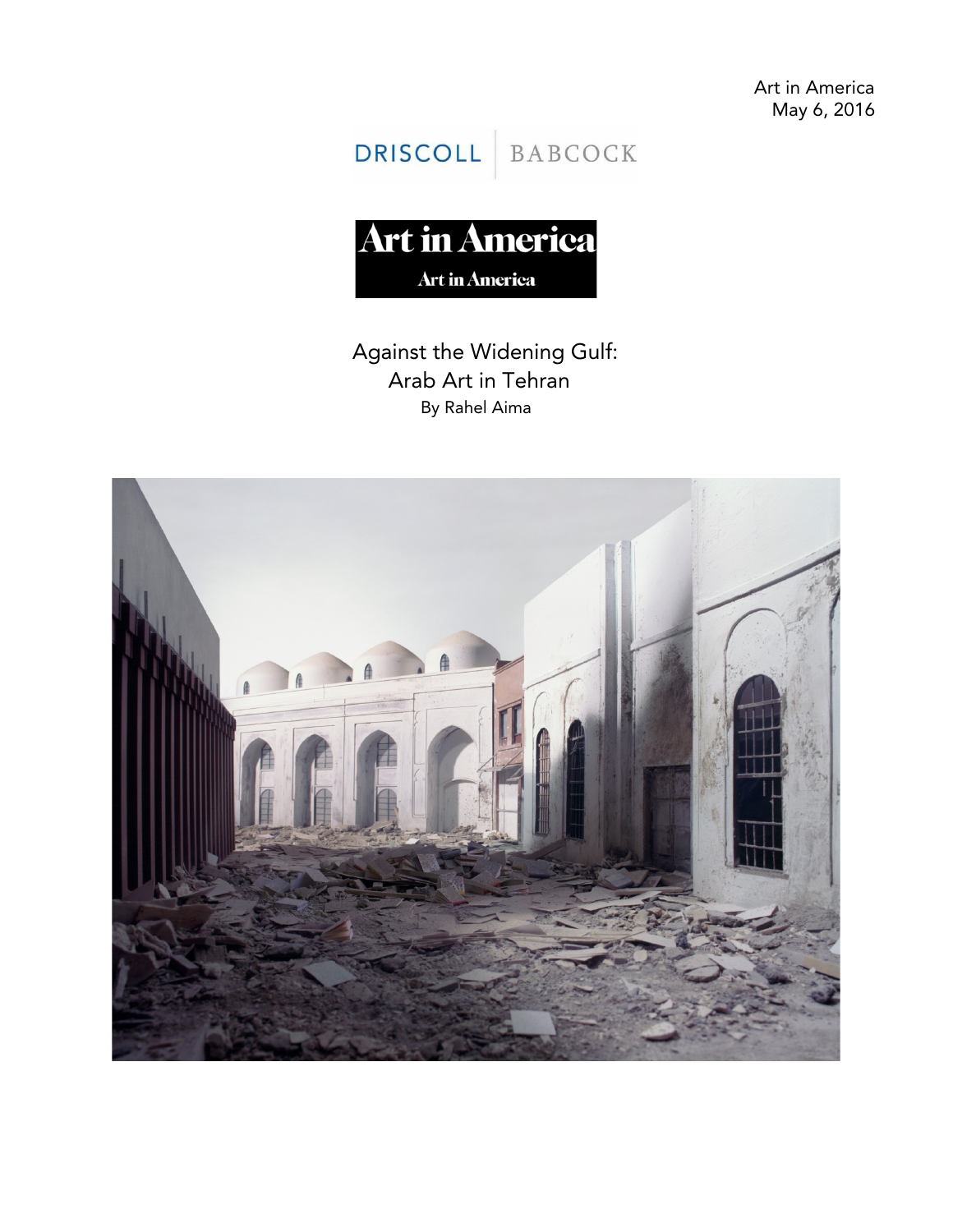A major fault line hugs the coast of the Persian Gulf, where the Arabian plate grinds up against Eurasia. The historic rivalry between Iran and the Arab nations across the Gulf underwrites today's increasingly tense jostling for territory, religious influence, and geopolitical dominance. New fissures have emerged in the proxy wars currently playing out in Yemen and Syria; animosity between Iran and member states of the Gulf Cooperation Council (GCC) is at an all-time high.

What better time, then, to show Arab artists for the first time in Iran? Mohsen Gallery in Tehran has taken up the historic task with "Spheres of Influence," a group show organized by New York-based curator Lila Nazemian, on view through May 11. It seems hard to believe that works by Arab artists haven't appeared in Tehran before especially when the United Arab Emirates serves as the primary clearinghouse for Iranian art—until you consider just how heavily domestic their scene has been in the last century. The closest analogue was the display of work by Turkish artists at the 1966 Tehran Biennial—Middle Easterners, but not Arabs. Even the much-beleaguered Tehran Museum of Contemporary Art's formidable collection of Western blue-chip works has remained largely unseen since 1979. Nazemian has judiciously avoided attempting a survey, instead putting together a tight five-person show. Significantly, all the artists are from either Gulf countries (Saudi Arabia, Kuwait, the UAE) or Iraq, an associate GCC member until 1990; most could not attend because of the volatile political climate.

Despite Mohsen's setting, nestled on a very lovely, leafy street in a tony corner of northern Tehran, the bloody umbra of the eight-year-long Iran-Iraq War haunts the exhibition. Today Iraq is the lynchpin of Iran's sphere of influence and functions here as the show's primary referent. Tarek al Ghoussein documents the reconstruction of Kuwait following Saddam's 1990 invasion in his photograph series "K-Files" (2013). Large digital prints (commissioned for Kuwait's 2013 inaugural pavilion at the Venice Biennale) depict sites of national importance. Some, like the handsome parliament building and the soccer stadium, were speedily renovated in the war's aftermath. Others remain untouched: in the ruins of a palace, a broken chandelier swings like a piñata made of bones. The Kuwaiti artist uses a timer to capture himself in the photographs, but he keeps a distance from the camera. He thus appears tiny and utterly dispensable in the state's grand rehabilitation of its image and, in light of Al Ghoussein's Palestinian heritage, doubly exiled.

The last photo in Al Ghoussein's "K-files" series shows the landmark Al Sawaber buildings, luxurious apartments that were built and distributed to revitalize downtown Kuwait. As citizens moved to suburban villas, they were largely replaced by the working-class migrants upon whose backs the country was built. No longer relevant to the national mandate given this new demographic, the complex was allowed to slide into dereliction. Last year its remaining residents were given 72 hours to take what they could before the site was razed. It has been over a year since the eviction and the buildings are still standing. The vignettes of "Al Sawaber" (2015), a second series by Al Ghoussein, tenderly frame the debris left behind: posters of Jesus and Shia imams, a personal organizer, CDs spilt on a stained pink couch, illicit erectile dysfunction aids, the peeling wallpaper of a knights-and-dragons tableau in a child's bedroom.

Iraq is the setting in Wafaa Bilal's "Ashes" series (2003-14), in which the artist